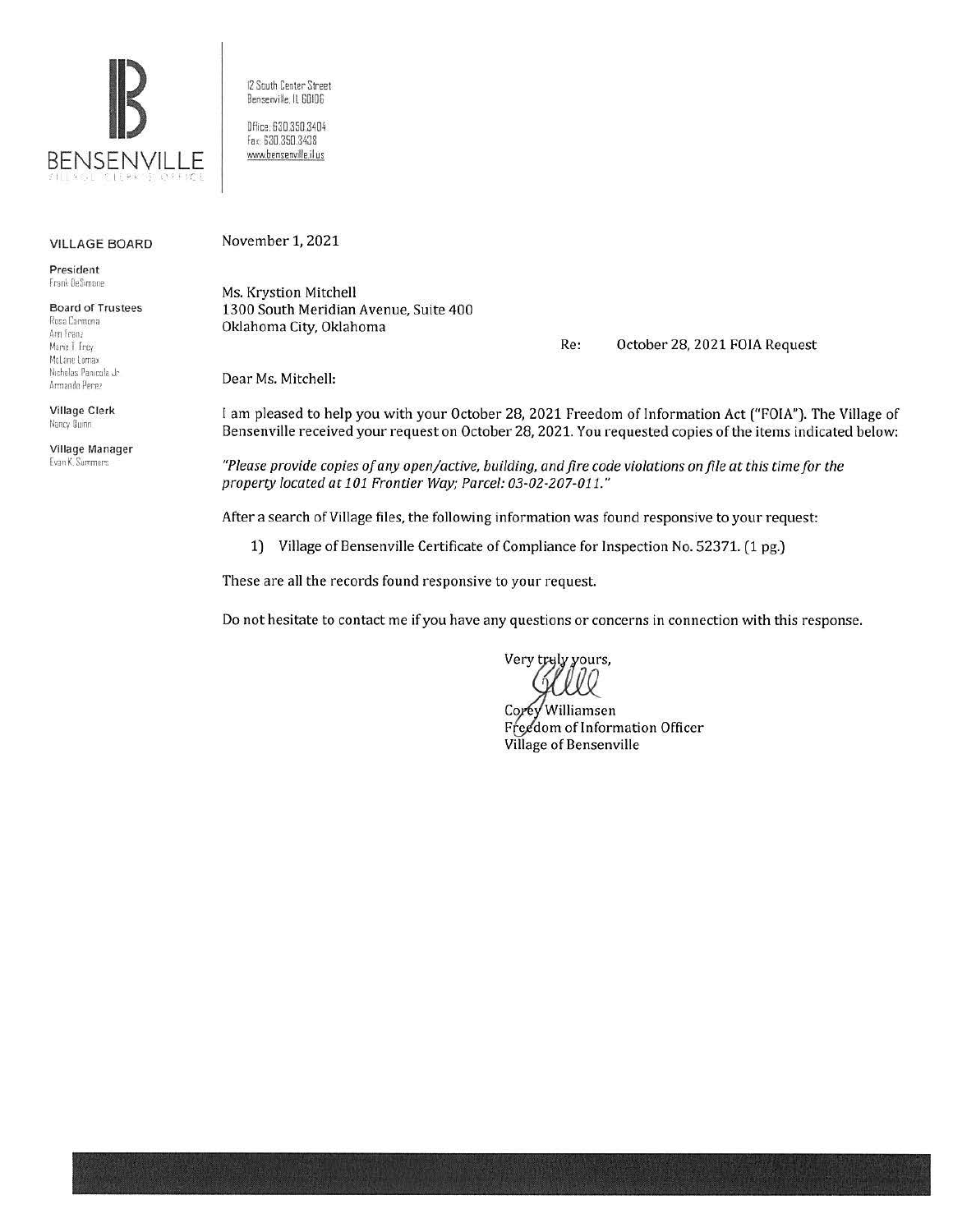# **IB VILLAGE OF BENSENVILLE**<br> **FREEDOM OF INFORMATION ACT** BENSENVILLE **REQUEST FORM**

#### **TO:** *COREY WILLIAMSEN* **FROM:** Name Krystion Mitchell

XILIASE CIERRES OFFICE

*Freedom of Information Officer Village of Bensenville 12 S. Center Street* (*loi*<sup>80</sup> Phone 405-546-4471

Address 1300 S Meridian Ave Ste 400

OKC, OK 73108

*Bensenville, IL* 60106 **E-Mail krystion.mitchell@pzr.com** 

#### *TITLES OR DESCRIPTION OF RECORDS REQUESTED (Please I11 clude Date of Birth and Case Number for Police Records):*

Please provide copies of any open/active zoning, building, and fire code violations on file at this time

for the property located at 101 Frontier Way; Parcel: 03-02-207-011

Please do not exceed \$50 in fees without prior approval. (our ref#152062-6)

THIS REQUEST IS FOR A COMMERCIAL PURPOSE *(You must state whether your request is for a commercial pwpose.* A request is for a "commercial purpose" if all or any part of the information will be used in any form for sale, resale, or solicitation or advertisement for sales or services. Failure to disclose whether a request is for a commercial purpose is a prosecutable violation of FOIA.)

Would like your request delivered via:  $\vert \mathbf{v} \vert$  E-Mail  $\vert$  U.S. Mail  $\vert$  Pick-Up\* *\*Pick-Up is available by appointment at Village Hall Monday thru Friday; between 8:00a.m. -5:00p.m.* 

I understand that any payment need be received before any documents are copied and/or mailed.

10/28/2021 TUIZ8IZUZT<br>Date Signature Signature

All FOIA responses arc posted on the Village's website. Name and address of the requestor will be made public.

The first fifty  $(50)$  pages of the request are free. The fee charge is fifteen  $(15)$  cents after the first fifty  $(50)$  pages.

Unless otherwise notified, your request for public records will be compiled within five (5) working days.

Unless otherwise notified. any request for commercial purposes will be compiled within twenty-one (21) days working days.

## ------------------------------------------------------------- COREY WILLIAMSEN, FREEDOM OF INFORMATION OFFICER

\*\*\*For Freedom of Information Officer Usc Only\*\*\*

Telephone: (630) 350-3404 Facsimile: (630) 350-3438 E-mail Address: FOIArequest@bensenville.il.us

/& *)l'1)Z...'-\*  Date Request

Received

Date Response

Due

 $u/2$   $z_{22}$   $z_{0}$ Date Extended

Response Due

Total Charges Date Documents

 $\overline{\mathcal{U}}$ 

Copied or Inspected

Received by Employee: